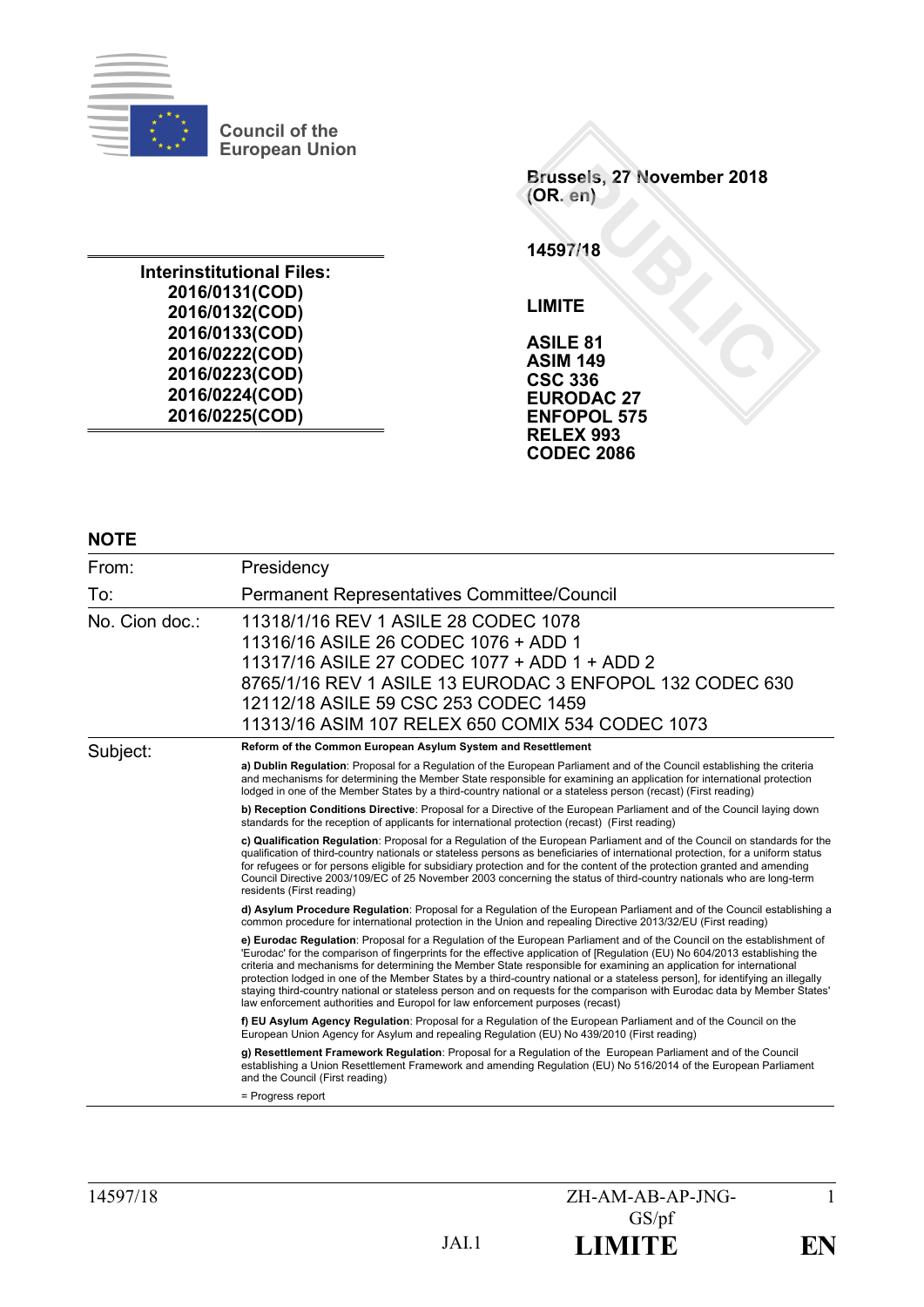# **I. INTRODUCTION**

- 1. On 4 May and 13 July 2016, the Commission submitted seven legislative proposals aimed at reforming the Common European Asylum System (CEAS). This package included the recast of the Dublin Regulation and of the Eurodac Regulation, a proposal for a Regulation on the establishment of the European Union Agency for Asylum (EUAA), a proposal for a Regulation establishing a Common Procedure for International Protection in the EU, a proposal for a Qualification Regulation, the recast of the Reception Conditions Directive and a proposal for a Regulation establishing a Union Resettlement Framework.
- 2. At its meeting on 28-29 June 2018, the European Council, while welcoming the tireless efforts of the Bulgarian and previous Presidencies, underlined the need to find a speedy solution to the whole package and invited the Council to continue work with a view to concluding as soon as possible. At its meeting on 18 October 2018, the European Council assessed the state of implementation of its June conclusions and called for work to be continued on all elements as part of its comprehensive approach to migration. The European Council encouraged the Council Presidency to continue its work with a view to concluding the reform of the Common European Asylum System as soon as possible. The current progress report builds on the previous report presented to the Council on 11-12 October 2018, as set out in document 12826/18.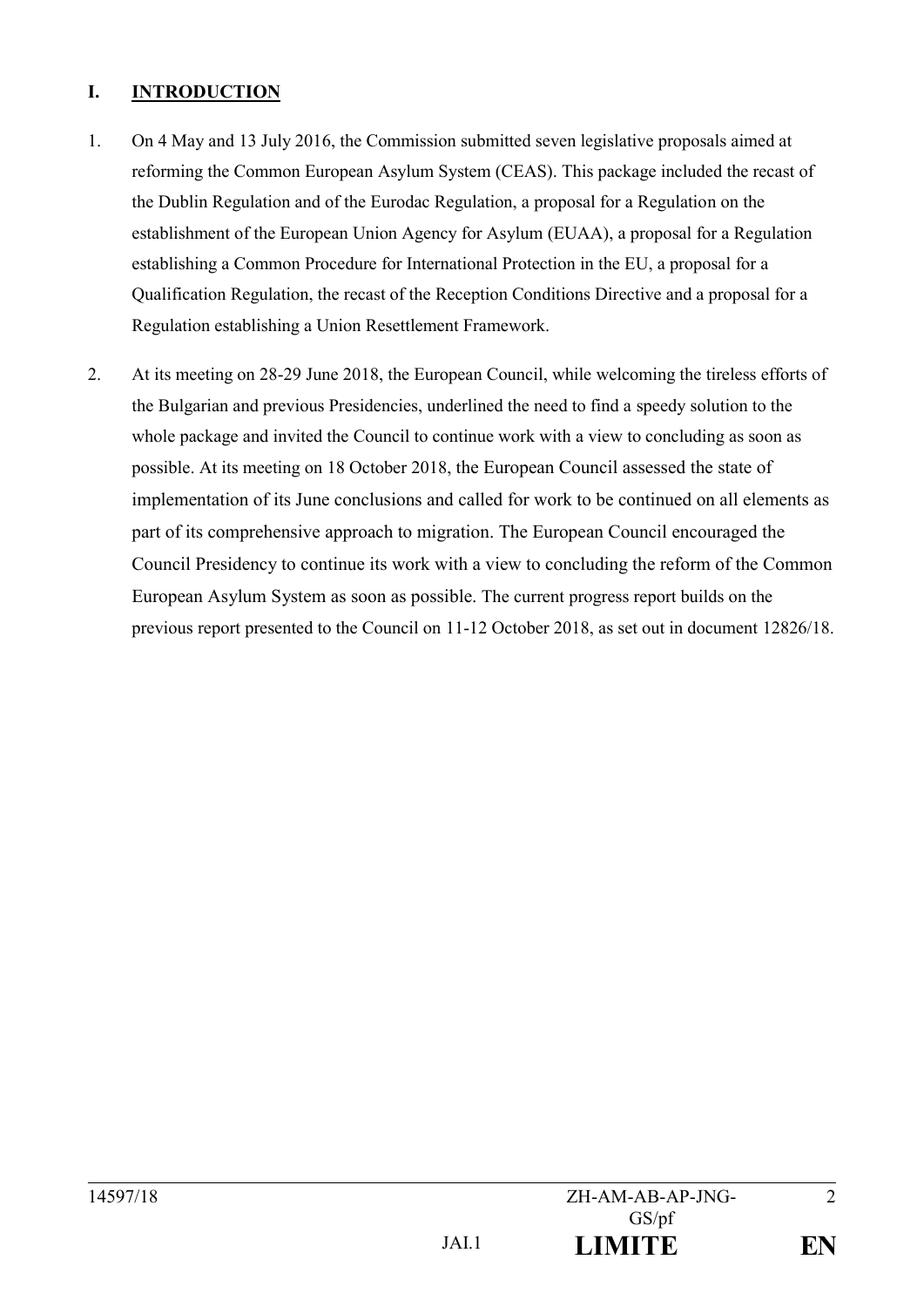# **II. STATE OF PLAY OF THE CEAS FILES**

### *A. DUBLIN REGULATION*

- 3. In June 2018, the European Council concluded that a consensus needs to be found on the Dublin Regulation to reform it based on a balance of responsibility and solidarity, taking into account the persons disembarked following Search and Rescue operations.
- 4. The Austrian Presidency has continued looking for possible solutions for the overall balance between solidarity and responsibility. To this end, bilateral meetings with all Member States were held during summer at which alternative solutions within the new overall context were considered, including possible ways of taking into account the disembarkation element. In the bilateral talks it was also explored whether the comprehensive approach referred to by the European Council could include different forms of solidarity to be made available to the Member State under pressure and to which each Member State would be required to contribute. To continue work on the implementation of the conclusions of the European Council of June 2018, a Friends of Presidency (SCIFA) meeting was organised on 22 November. At this meeting, elements of a broader solidarity concept as well as alternative solutions were explored.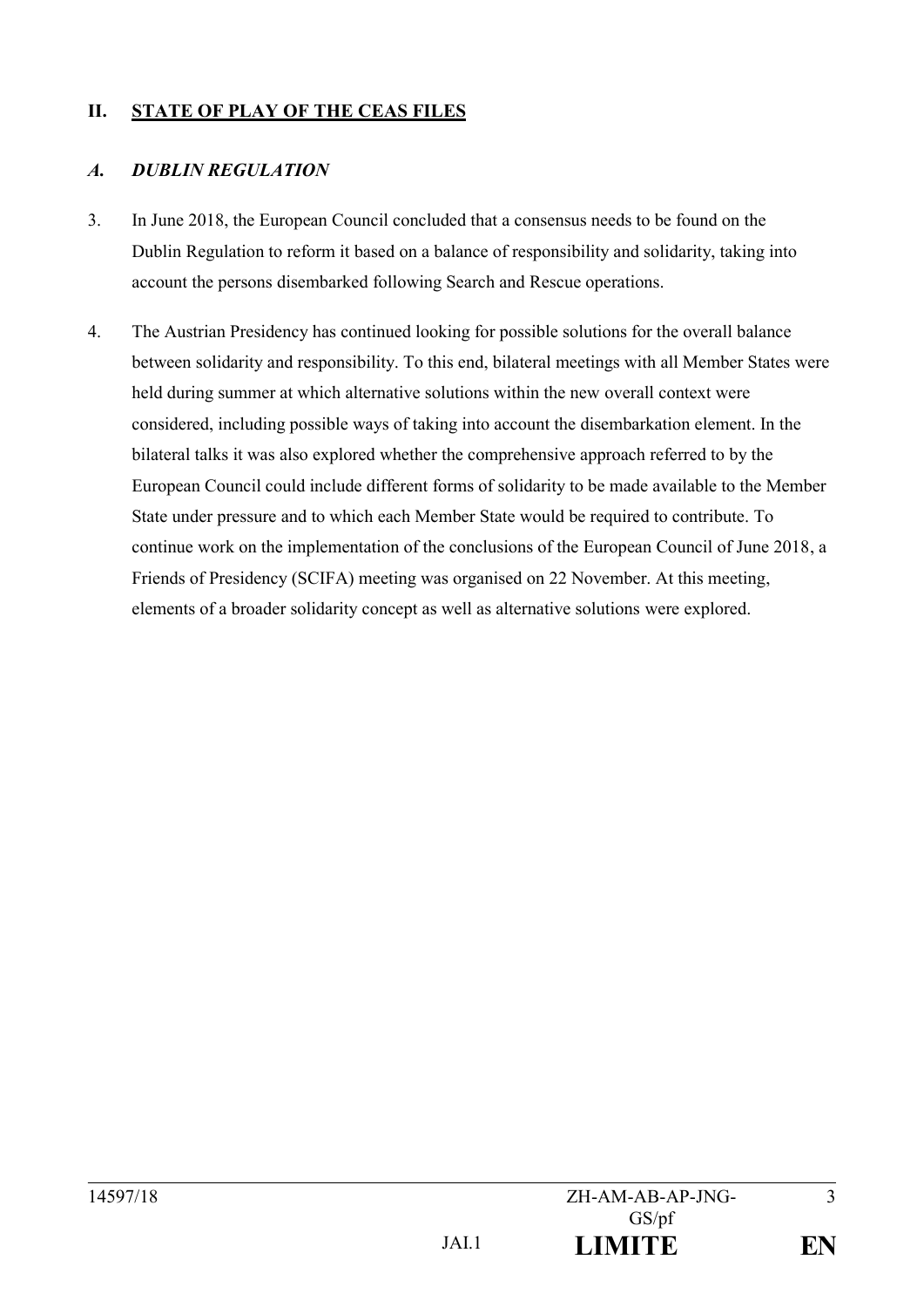## *B. RECEPTION CONDITIONS DIRECTIVE*

- 5. At the COREPER meeting on 29 November 2017, the Estonian Presidency obtained a mandate on the recast of the Reception Conditions Directive with broad support to start negotiations with the European Parliament. At the eighth trilogue meeting on 14 June 2018, a provisional agreement was reached between the EP Rapporteur and the then, Bulgarian Presidency. The text of the provisional agreement was presented to COREPER meeting on 20 June but did not achieve the necessary support from delegations. The Presidency held bilateral meetings with all delegations in July and, on this basis and with a view to address the key outstanding issues, presented possible amendments to the provisional agreement to the Counsellors for examination.
- 6. At the meeting of the JHA Counsellors on 8 November, the majority of delegations confirmed their support for the revised Presidency compromise amendments<sup>1</sup> to the provisional agreement and were subsequently presented to COREPER on 21 November 2018 for approval in view of a possible continuation of negotiations with the European Parliament but the Presidency concluded that consultations should continue at technical level.

 $\mathbf{1}$ **<sup>1</sup>** 13699/18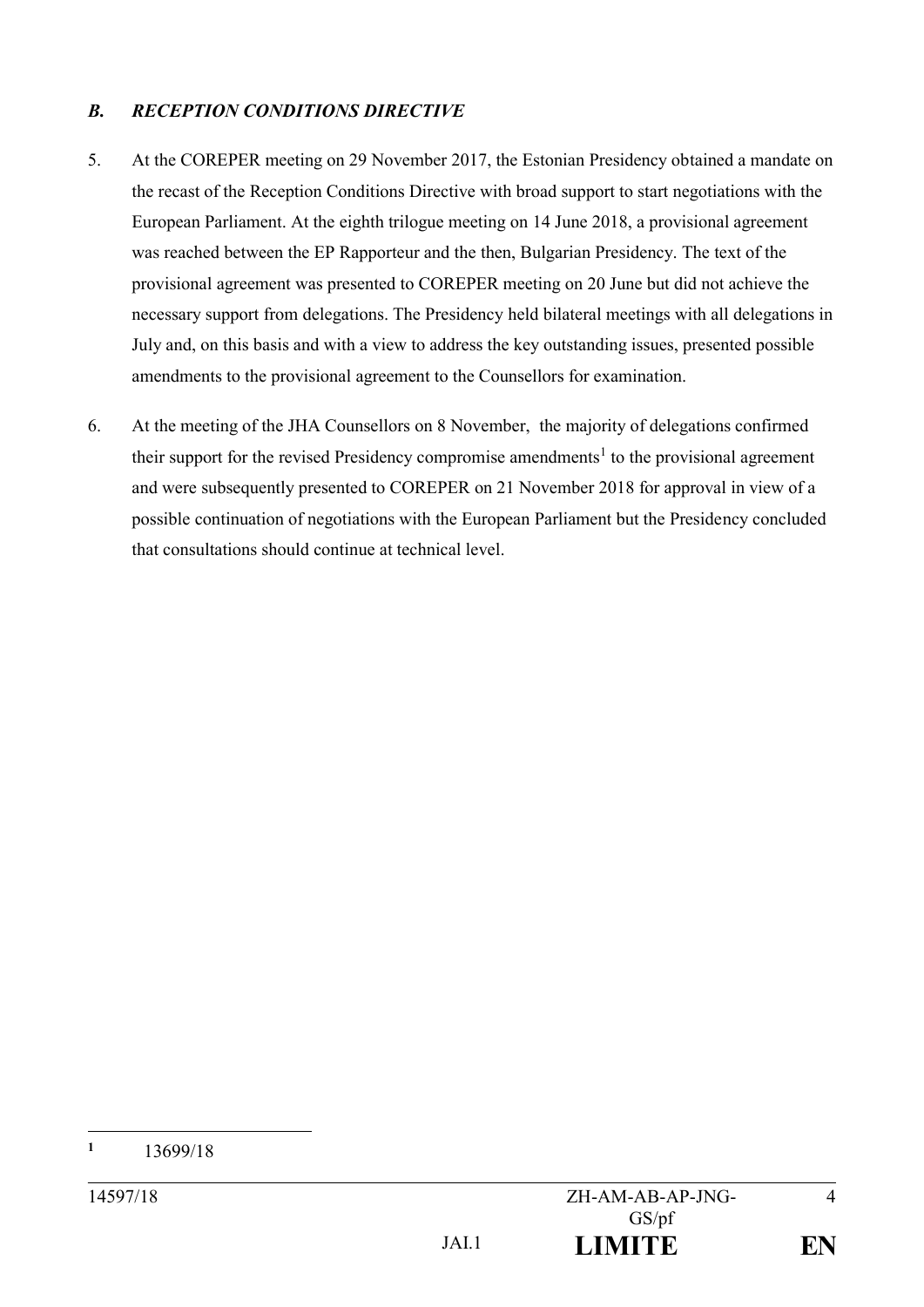## *C. QUALIFICATION REGULATION*

7. The negotiations with the European Parliament on the Qualification Regulation started in September 2017. A provisional agreement with the European Parliament was reached by the Bulgarian Presidency on 14 June 2018 at the eighth trilogue. The text of the provisional agreement was presented to COREPER on 19 June 2018 but it did not achieve the necessary support from delegations. The Presidency held bilateral meetings in July with those Member States which raised issues with the provisional agreement. Subsequently new targeted compromise proposals for certain provisions have been discussed at technical level. These have been presented to the European Parliament during a trilogue on 26 September. In this trilogue, the Parliament has informed the Presidency that, in principle, in view of the provisional agreement reached in the June trilogue meeting, it stands by the agreement reached therein and does not intend to continue the negotiations for the time being. These compromise proposals were presented in COREPER on 21 November 2018 for approval in view of a possible continuation of negotiations with the European Parliament but the Presidency concluded that consultations should continue at technical level.

#### *D. ASYLUM PROCEDURES REGULATION*

8. The Presidency continued the examination of the Asylum Procedure Regulation at the level of JHA Counsellors in July, September, October and November with a view of achieving a Council position. While the majority of the provisions only need some further fine-tuning, there is still one outstanding issue which proves difficult to agree: the border procedure (mandatory vs optional nature). Moreover there is a need to coordinate with the discussions taking place in related areas, such as the Return Directive.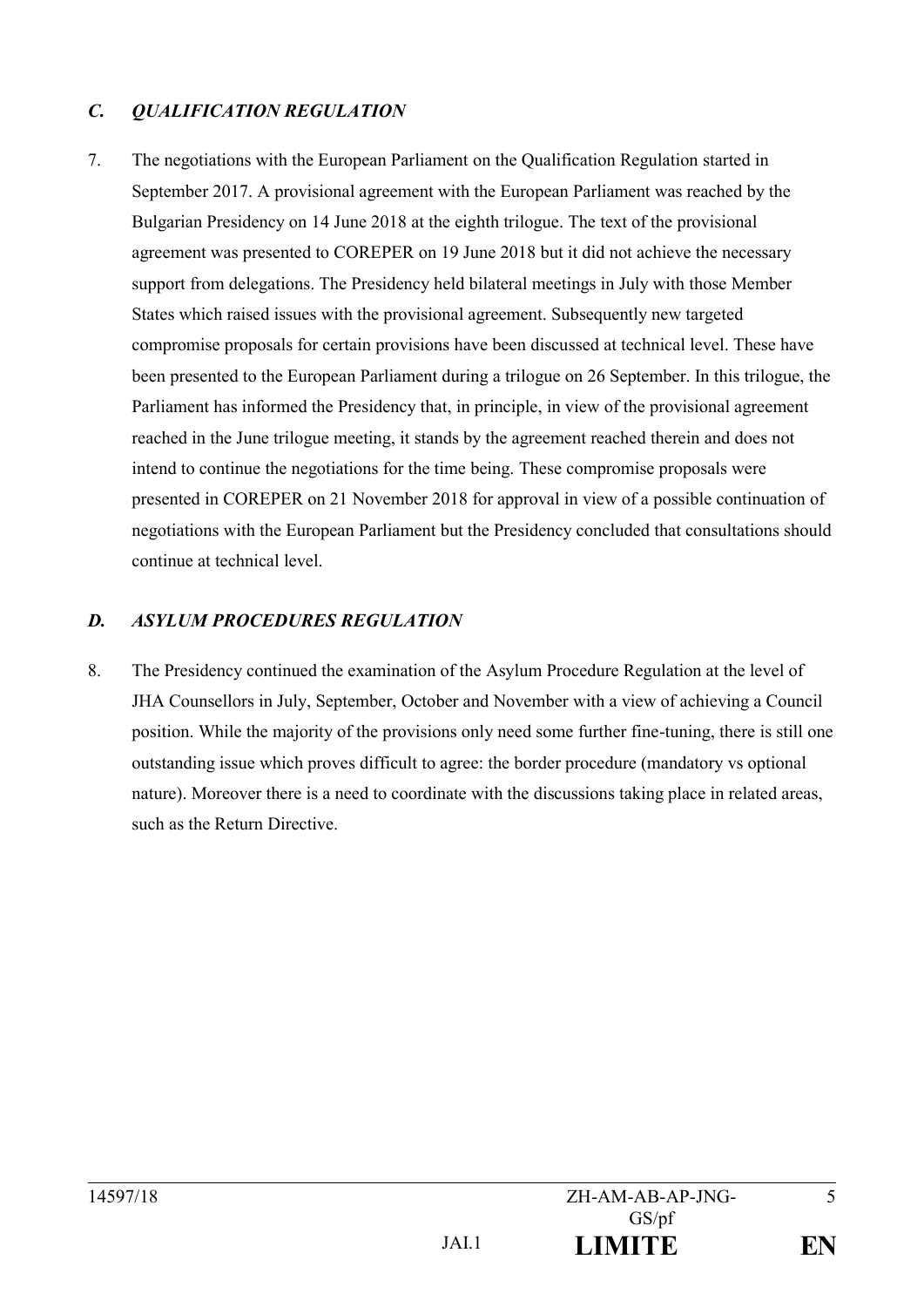## *E. EURODAC REGULATION*

9. The inter-institutional negotiations on the recast of the Eurodac Regulation started in September 2017, based on the extended mandate agreed at COREPER on 15 June 2017 and the vote in the LIBE committee on 30 May 2017. On 14 February 2018, COREPER extended the Council's negotiating mandate for the Eurodac Regulation to also cover issues related to resettlement. Four trilogues took place during the Estonian Presidency and two during the Bulgarian Presidency. At the trilogue of 19 June the Bulgarian Presidency and the rapporteur managed to agree on most of the outstanding issues concerning the transfer of data to third countries for the purpose of returns and the taking of biometric data from minors. However, on the data storage period for asylum seekers the Presidency reserved its position pending more clarity on the duration of stable responsibility in the Dublin Regulation. At the same trilogue, a first discussion on the provisions dealing with the data of resettled persons took place. The rapporteur agreed to consider the approach the Council had taken on this issue. In line with what was agreed at that trilogue, the Austrian Presidency is continuing work at a technical level on the resettlement related provisions in the Eurodac Regulation. A number of technical meetings have taken place and considerable progress has been made regarding these provisions.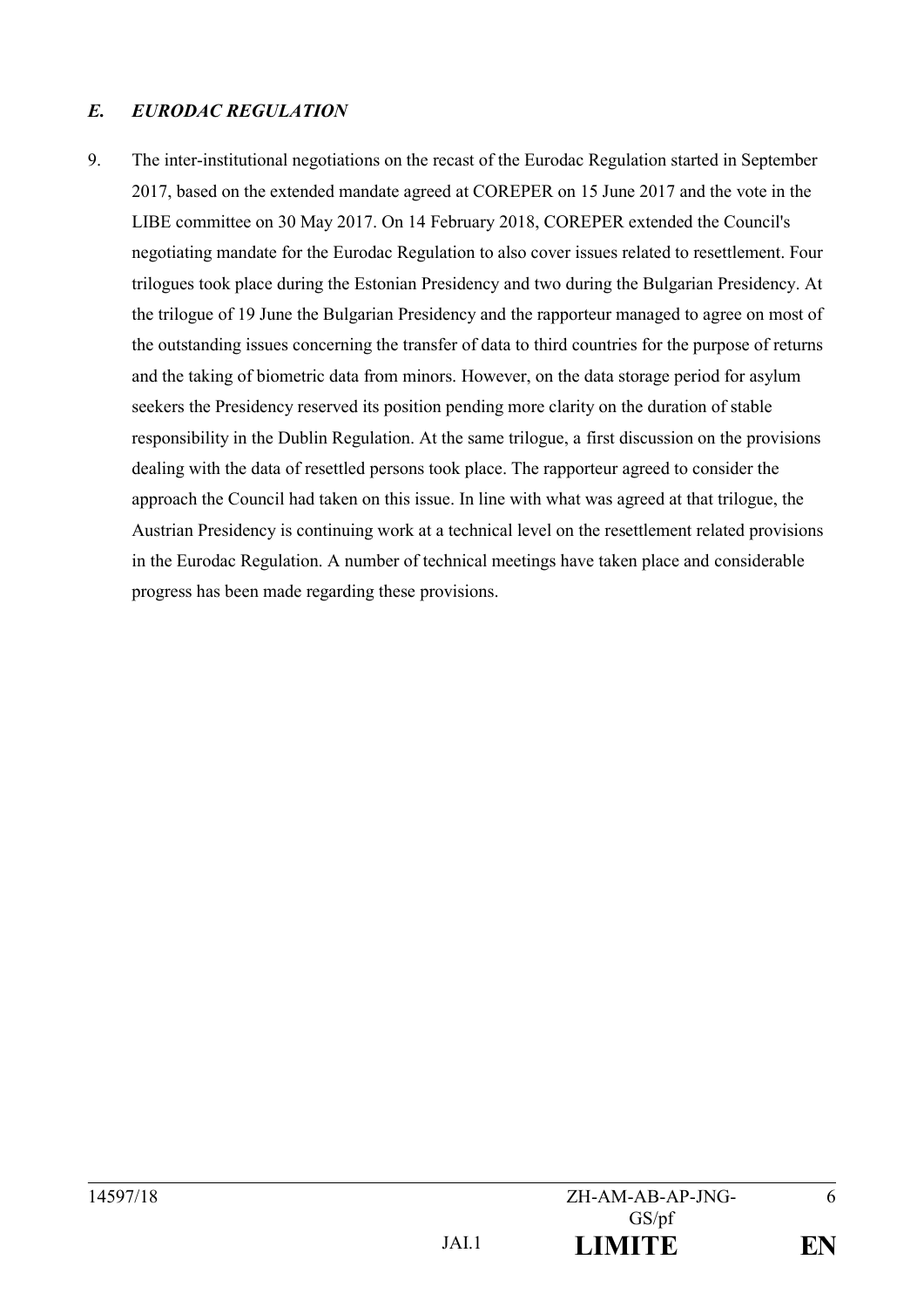### *F. EUAA REGULATION*

10. Following the agreement on a partial general approach in Council, on 20 December 2016, the Maltese Presidency started negotiations with the European Parliament in January 2017. As a result of a series of technical meetings and trilogues, the Maltese Presidency reached a provisional agreement on the enacting terms of the text during the trilogue of 28 June. The Estonian Presidency continued work at a technical level in order to align the recitals of the text with the main body of the proposal and reached an agreement with the European Parliament on this issue. The Estonian Presidency also completed the pledging for the asylum reserve pool reaching the number of 500 experts. On 6 December 2017, COREPER took note of the provisional agreement reached with the European Parliament on the text of the proposal, excluding the text placed in square brackets referring to other proposals of the CEAS. On 12 September 2018, the Commission presented an amended proposal for the EUAA Regulation, which builds on the provisional agreement reached by the co-legislators in 2017. The amended proposal further builds on the provisional agreement concerning the operational and technical assistance enabling the Agency to carry out the procedure for international protection or parts of the procedure at the administrative stage without prejudice to the competence of national competent authorities to take decisions on individual applications. The amendments also aim to ensure complementarity between the work of the European Border and Coast Guard Agency (EBCG) and the future EUAA, in particular in the deployment of Migration Management Support Teams. The first examination of the amended EUAA proposal by the Asylum Working Party took place under the Austrian Presidency on 25 September 2018, and continued at the level of JHA Counsellors on 8 October, 26 October and 19 November 2018. As a result, most of the outstanding issues have been solved and the Presidency hopes to be able to submit the text for COREPER's endorsement in the near future.